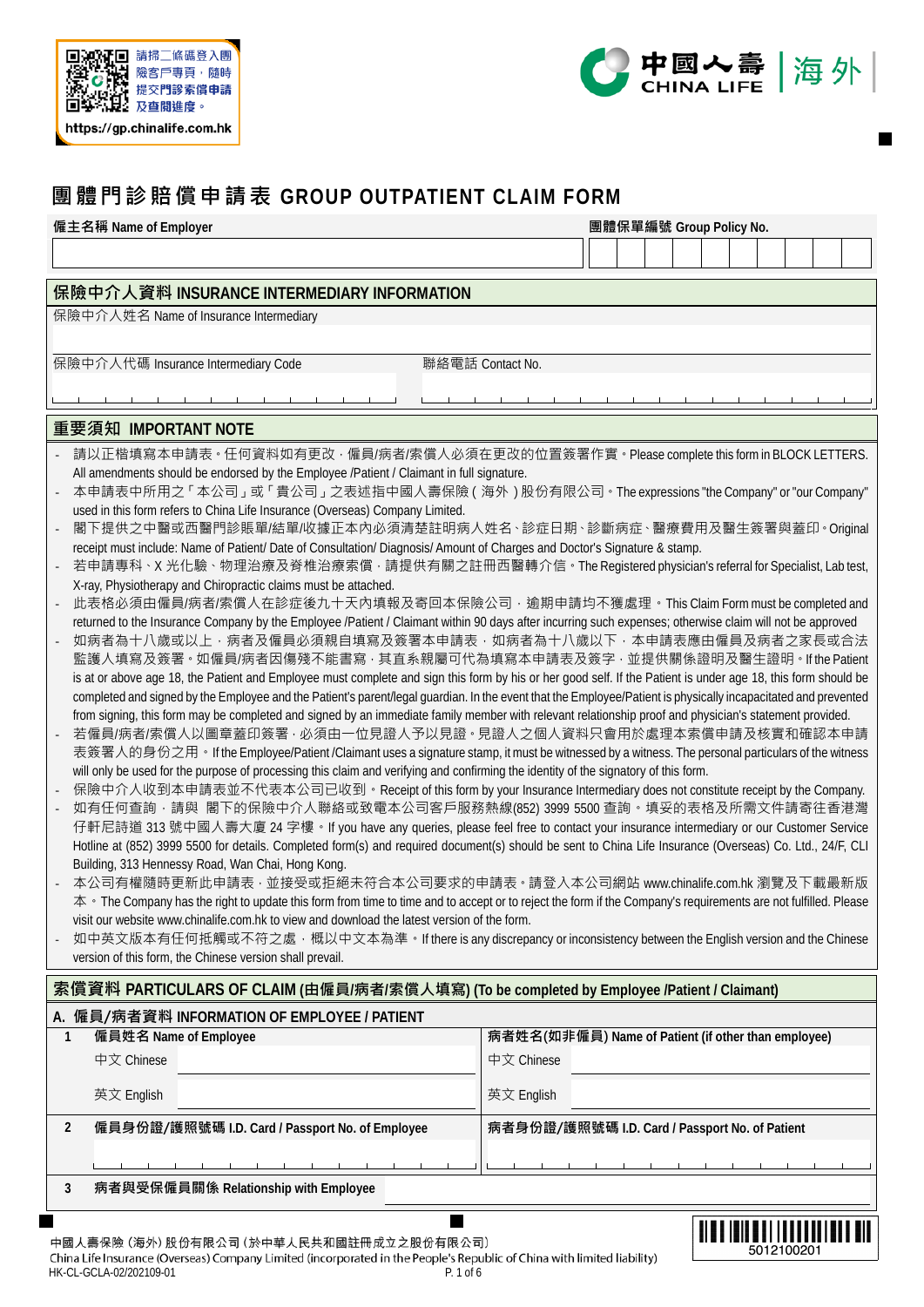|                 |                                                                                                                                                                                                                                                                                                                                                                                                                                                                         |                      |  |                                       |                                                                                                                                                                                                                        | 團體保單編號 Group Policy No. |  |        |                                                                                      |  |  |  |  |                                    |                    |  |      |  |
|-----------------|-------------------------------------------------------------------------------------------------------------------------------------------------------------------------------------------------------------------------------------------------------------------------------------------------------------------------------------------------------------------------------------------------------------------------------------------------------------------------|----------------------|--|---------------------------------------|------------------------------------------------------------------------------------------------------------------------------------------------------------------------------------------------------------------------|-------------------------|--|--------|--------------------------------------------------------------------------------------|--|--|--|--|------------------------------------|--------------------|--|------|--|
|                 | B. 一般資料 GENERAL INFORMATION                                                                                                                                                                                                                                                                                                                                                                                                                                             |                      |  |                                       |                                                                                                                                                                                                                        |                         |  |        |                                                                                      |  |  |  |  |                                    |                    |  |      |  |
| $\mathbf{1}$    |                                                                                                                                                                                                                                                                                                                                                                                                                                                                         | 索償申請類別 Type of claim |  |                                       |                                                                                                                                                                                                                        |                         |  |        | 首次索償 New Claim<br>重批/覆核 Review / Appeal                                              |  |  |  |  |                                    | 待決賠案 Pending Claim |  |      |  |
|                 | $\overline{2}$<br>閣下有否因同一事故向其他保險公司索償?如是,請提供該保險公司名稱及保單號碼。Have you made a claim against any other<br>□ 是 Yes<br>$\square$ 否 No<br>insurance company for the same incident? If yes, please indicate the name of insurance company and policy no<br>保險公司名稱 Name of Insurance Company<br>保單號碼 Policy No.                                                                                                                                                                     |                      |  |                                       |                                                                                                                                                                                                                        |                         |  |        |                                                                                      |  |  |  |  |                                    |                    |  |      |  |
|                 |                                                                                                                                                                                                                                                                                                                                                                                                                                                                         |                      |  |                                       |                                                                                                                                                                                                                        |                         |  |        |                                                                                      |  |  |  |  | 是 Yes                              |                    |  | 否 No |  |
| 3               |                                                                                                                                                                                                                                                                                                                                                                                                                                                                         |                      |  |                                       | 是否申請退回收據的核實副本 Request return of certified true copy receipt(s)                                                                                                                                                         |                         |  |        |                                                                                      |  |  |  |  |                                    |                    |  |      |  |
|                 |                                                                                                                                                                                                                                                                                                                                                                                                                                                                         |                      |  | C. 治療詳情 TREATMENT DETAILS             |                                                                                                                                                                                                                        |                         |  |        |                                                                                      |  |  |  |  |                                    |                    |  |      |  |
|                 | 診症日期<br>診症類別 Type of Treatment<br>(請在何時類別内加√號 Please tick the appropriate type)<br><b>Consultation Date</b><br>收據金額                                                                                                                                                                                                                                                                                                                                                     |                      |  |                                       |                                                                                                                                                                                                                        |                         |  |        |                                                                                      |  |  |  |  |                                    |                    |  |      |  |
| NO.             |                                                                                                                                                                                                                                                                                                                                                                                                                                                                         | 年 Year 月 Month 日 Day |  | Presented<br>Amount                   | 普通科門診<br>General<br>Practitioner                                                                                                                                                                                       | 專科門診                    |  | X 光/化驗 | 中醫/跌打/針灸<br>Chinese herbalist/<br>Specialist X-ray/ Lab test Bonesetter/ Acupuncture |  |  |  |  | 其他(請註明)<br>Others (Please specify) |                    |  |      |  |
| $\mathbf{1}$    |                                                                                                                                                                                                                                                                                                                                                                                                                                                                         |                      |  |                                       |                                                                                                                                                                                                                        |                         |  |        |                                                                                      |  |  |  |  |                                    |                    |  |      |  |
| $\overline{2}$  |                                                                                                                                                                                                                                                                                                                                                                                                                                                                         |                      |  |                                       |                                                                                                                                                                                                                        |                         |  |        |                                                                                      |  |  |  |  |                                    |                    |  |      |  |
| 3               |                                                                                                                                                                                                                                                                                                                                                                                                                                                                         |                      |  |                                       |                                                                                                                                                                                                                        |                         |  |        |                                                                                      |  |  |  |  |                                    |                    |  |      |  |
| 4               |                                                                                                                                                                                                                                                                                                                                                                                                                                                                         |                      |  |                                       |                                                                                                                                                                                                                        |                         |  |        |                                                                                      |  |  |  |  |                                    |                    |  |      |  |
| 5               |                                                                                                                                                                                                                                                                                                                                                                                                                                                                         |                      |  |                                       |                                                                                                                                                                                                                        |                         |  |        |                                                                                      |  |  |  |  |                                    |                    |  |      |  |
| 6               |                                                                                                                                                                                                                                                                                                                                                                                                                                                                         |                      |  |                                       |                                                                                                                                                                                                                        |                         |  |        |                                                                                      |  |  |  |  |                                    |                    |  |      |  |
| 7               |                                                                                                                                                                                                                                                                                                                                                                                                                                                                         |                      |  |                                       |                                                                                                                                                                                                                        |                         |  |        |                                                                                      |  |  |  |  |                                    |                    |  |      |  |
| 8               |                                                                                                                                                                                                                                                                                                                                                                                                                                                                         |                      |  |                                       |                                                                                                                                                                                                                        |                         |  |        |                                                                                      |  |  |  |  |                                    |                    |  |      |  |
| 9               |                                                                                                                                                                                                                                                                                                                                                                                                                                                                         |                      |  |                                       |                                                                                                                                                                                                                        |                         |  |        |                                                                                      |  |  |  |  |                                    |                    |  |      |  |
| 10              |                                                                                                                                                                                                                                                                                                                                                                                                                                                                         |                      |  |                                       |                                                                                                                                                                                                                        |                         |  |        |                                                                                      |  |  |  |  |                                    |                    |  |      |  |
|                 |                                                                                                                                                                                                                                                                                                                                                                                                                                                                         |                      |  | 總收費 Total Amount: HK\$ / RMB / US\$ / |                                                                                                                                                                                                                        |                         |  |        |                                                                                      |  |  |  |  |                                    |                    |  |      |  |
|                 |                                                                                                                                                                                                                                                                                                                                                                                                                                                                         |                      |  |                                       |                                                                                                                                                                                                                        |                         |  |        |                                                                                      |  |  |  |  |                                    |                    |  |      |  |
|                 | D. 個人資料收集聲明 PERSONAL INFORMATION COLLECTION STATEMENT<br>中國人壽保險 ( 海外 ) 股份有限公司 ( 於中華人民共和國註冊成立之股份有限公司 ) ( 下稱"本公司" ) 明白其在《個人資料 ( 私隱 ) 條例》下就個人資料<br>的收集、持有、處理或使用所負有的責任。本公司僅將為合法和相關的目的收集個人資料,並將採取一切切實可行的步驟,確保本公司所持個人資料的<br>準確性。本公司將採取一切切實可行的步驟‧確保個人資料的安全性‧及避免發生未經授權或者因意外而擅自取得﹑刪除或另行使用個人資料的情況。<br>閣下的個人資料為自願提供。敬請注意,如果閣下不向本公司提供所需的個人資料,本公司可能無法提供閣下要求的資料、產品或服務。<br>在本收集個人資料聲明 ( "本聲明" ) · 下列詞語將具有以下的含義:<br>"本公司關聯方" 指本公司任何附屬公司、本公司任何聯營公司、以及本公司的母公司、母公司任何附屬公司、母公司任何聯營公司·為避免疑義·中 |                      |  |                                       |                                                                                                                                                                                                                        |                         |  |        |                                                                                      |  |  |  |  |                                    |                    |  |      |  |
|                 |                                                                                                                                                                                                                                                                                                                                                                                                                                                                         |                      |  |                                       | 國人壽保險(集團)公司集團內之公司("本公司關聯方"應作相應解釋)。<br>目的:本公司不時有必要使用閣下的個人資料作下列用途:                                                                                                                                                       |                         |  |        |                                                                                      |  |  |  |  |                                    |                    |  |      |  |
|                 |                                                                                                                                                                                                                                                                                                                                                                                                                                                                         |                      |  | 提供、維持、管理和操作該等產品/服務;                   | 1. 向閣下推介、提供和營銷本公司、本公司關聯方或本公司聯合品牌合作夥伴的產品/服務(參閱下文"為直接促銷目的而使用個人資料"部份)‧以及                                                                                                                                                  |                         |  |        |                                                                                      |  |  |  |  |                                    |                    |  |      |  |
| 2.              |                                                                                                                                                                                                                                                                                                                                                                                                                                                                         |                      |  |                                       | 處理和評估閣下就本公司及本公司關聯方的產品/服務提出的任何申請或要求;                                                                                                                                                                                    |                         |  |        |                                                                                      |  |  |  |  |                                    |                    |  |      |  |
| 3.<br>4.        |                                                                                                                                                                                                                                                                                                                                                                                                                                                                         |                      |  |                                       | 向閣下提供後續服務(包括但不限於健康檢測和/或健康管理服務)及執行/管理已發出的保單‧包括但不限於增加、更改、變更、撤銷、續期或恢復;<br>就本公司和 / 或本公司關聯方提供的任何產品 / 服務而由與閣下或其他索賠方提出的、針對閣下或其他索賠方提出的、或者其他涉及閣下或其他索<br>.賠方的任何索賠相關的任何目的 · 包括對索賠進行調查 ; 以及偵測和防止欺詐行為 ( 無論是否與就此申請而發出的保單有關 ) 所需的目的 ; |                         |  |        |                                                                                      |  |  |  |  |                                    |                    |  |      |  |
| -5.<br>6.<br>7. |                                                                                                                                                                                                                                                                                                                                                                                                                                                                         | 評估閣下的財務需求;           |  |                                       | 為本公司和 / 或本公司關聯方設計新的產品 / 服務或改進現有的產品 / 服務;                                                                                                                                                                               |                         |  |        |                                                                                      |  |  |  |  |                                    |                    |  |      |  |
|                 | 為本公司和 / 或本公司關聯方、金融服務行業或相關的監管機構的統計或類似目的進行市場或精算研究 ;<br>基於本聲明所列的任何目的,將本公司不時持有並與閣下有關的任何資料進行調查;<br>8.<br>· 滿足任何適用已存在、現有或將來法律、規則、規例、實務守則或指引要求,或協助在香港或香港以外其他地方的警方或其他政府或監管機構執法<br>及進行調查;                                                                                                                                                                                                                                                                                        |                      |  |                                       |                                                                                                                                                                                                                        |                         |  |        |                                                                                      |  |  |  |  |                                    |                    |  |      |  |

П

 $\blacksquare$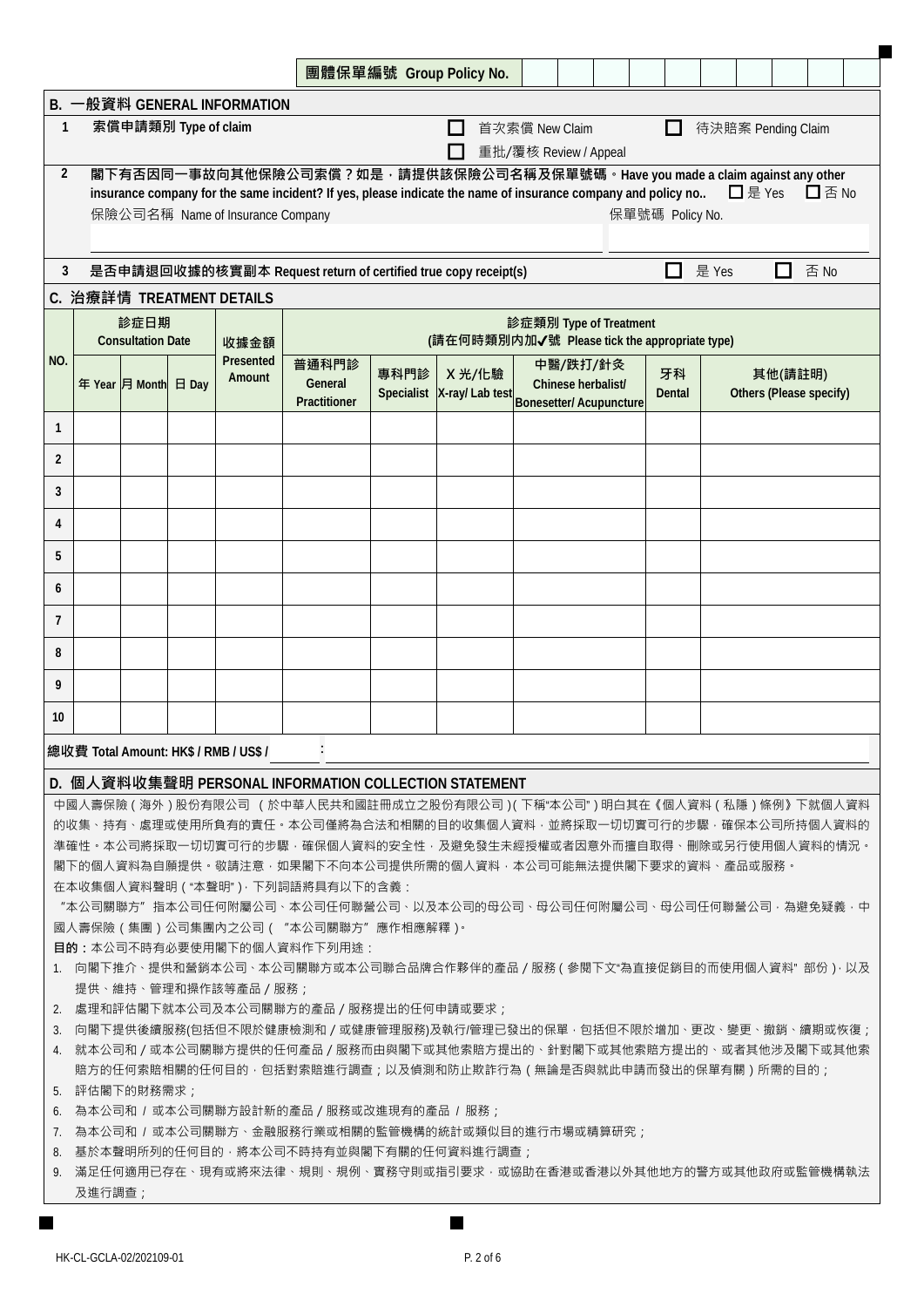|                                                                         |  | 團體保單編號 Group Policy No. |  |  |  |  |  |  |  |  |  |
|-------------------------------------------------------------------------|--|-------------------------|--|--|--|--|--|--|--|--|--|
| D. 個人資料收集聲明(續) PERSONAL INFORMATION COLLECTION STATEMENT(Continued)     |  |                         |  |  |  |  |  |  |  |  |  |
| 10. 進行身份和 / 或信用核查和 / 或債務追收;                                             |  |                         |  |  |  |  |  |  |  |  |  |
| 11. 開展與本公司業務經營有關的其他服務;                                                  |  |                         |  |  |  |  |  |  |  |  |  |
| 12. 就閣下在本公司持有的任何帳戶或本聲明未來的變更發出行政性通訊;                                     |  |                         |  |  |  |  |  |  |  |  |  |
| 13.  根據第 112 章  《稅務條例》中自動交換財務帳戶資料的規定 · 進行所需的盡職審查程序;及                    |  |                         |  |  |  |  |  |  |  |  |  |
| 14. 與上述任何目的直接有關的其他目的。                                                   |  |                         |  |  |  |  |  |  |  |  |  |
| 個人資料的移轉:個人資料將予以保密,但在遵守任何適用法律條文的前提下,可移轉予:                                |  |                         |  |  |  |  |  |  |  |  |  |
| 1. 任何本公司關聯方;                                                            |  |                         |  |  |  |  |  |  |  |  |  |
| 2. 就本公司和/或本公司關聯方提供的任何產品/服務而由閣下或針對閣下提出的、或其他涉及閣下的任何索賠相關的任何人士(包括私人調查方和     |  |                         |  |  |  |  |  |  |  |  |  |
| 索賠調查公司 ) ;                                                              |  |                         |  |  |  |  |  |  |  |  |  |
| 3. 就本公司和/或本公司關聯方所提供產品/服務的任何代理、承包商或第三方·包括任何再保險公司、保險中介、基金管理公司、健康管理機構或     |  |                         |  |  |  |  |  |  |  |  |  |
| 金融機構;                                                                   |  |                         |  |  |  |  |  |  |  |  |  |
| 4. 就業務經營關係向本公司和 / 或本公司關聯方提供行政、技術、數據處理、電訊、電腦、支付、債務追收、電話中心服務、直接促銷服務或其他服   |  |                         |  |  |  |  |  |  |  |  |  |
| 務的任何代理、承包商或第三方;                                                         |  |                         |  |  |  |  |  |  |  |  |  |
| 5. 協助收集閣下資料或與閣下聯絡的其他公司 · 例如研究公司 · 信貸資料機構或(在出現拖欠還款的情況下)追討欠款公司;           |  |                         |  |  |  |  |  |  |  |  |  |
| 6. 本公司權利或業務的任何實際或建議的承讓人、受讓方、參與者或次參與者;                                   |  |                         |  |  |  |  |  |  |  |  |  |
| 7. 任何適用已存在、現有或將來法律、規則、規例、實務守則或指引要求或規定本公司和/或本公司關聯方向其作出披露的任何政府部門或其他適當     |  |                         |  |  |  |  |  |  |  |  |  |
| 的政府或監管機關(被移轉的資料或會進一步轉交予其他司法管轄區的政府部門或適當的政府或監管機關); 及                      |  |                         |  |  |  |  |  |  |  |  |  |
| 8. 任何金融服務供應商的行業協會或聯會;                                                   |  |                         |  |  |  |  |  |  |  |  |  |
| 9. 預防保險詐騙偵測的人士·而他們只能在有合理需要履行預防保險詐騙目的之情況下才可收集和使用個人資料:保險理算人、代理和經紀;僱主;     |  |                         |  |  |  |  |  |  |  |  |  |
| 醫護專業人士;醫院;會計師;財務顧問;律師;防欺詐組織;其他保險公司(無論是直接地‧或是通過防欺詐組織或本段中指名的其他人士);和       |  |                         |  |  |  |  |  |  |  |  |  |
| 保險業就現有資料而對所提供的資料作出分析和檢查的數據庫或登記冊 ( 及其運營者 ) 。                             |  |                         |  |  |  |  |  |  |  |  |  |
| 閣下的個人資料可能會提供給上述任何一方 ( 該方可能位於香港境內或境外 )。而就此而言 · 閣下同意將閣下的資料移轉至香港境外 。       |  |                         |  |  |  |  |  |  |  |  |  |
| 閣下的個人資料將僅為上文中規定的一個或多個有關目的而被移轉。如欲瞭解本公司為推廣或促銷目的而使用閣下的個人資料的政策 - 請參閱下文"為直   |  |                         |  |  |  |  |  |  |  |  |  |
| 接促銷目的而使用個人資料"部份。                                                        |  |                         |  |  |  |  |  |  |  |  |  |
| 為直接促銷目的而使用個人資料:                                                         |  |                         |  |  |  |  |  |  |  |  |  |
| 本公司打算:                                                                  |  |                         |  |  |  |  |  |  |  |  |  |
| 1. 使用本公司不時持有的閣下的姓名、聯絡資料、產品和服務的組合資料、交易模式和行為、財政背景和統計數據以進行直接促銷;            |  |                         |  |  |  |  |  |  |  |  |  |
| 2. 就本公司、本公司關聯方和本公司聯合品牌合作夥伴可能提供下列類別的產品和服務進行直接促銷(包括提供獎賞、客戶或會員優惠計劃).       |  |                         |  |  |  |  |  |  |  |  |  |
| 保險、年金、銀行、財富管理、退休計劃、投資、金融服務、信用卡、證券以及相關產品和服務;及<br>(a)                     |  |                         |  |  |  |  |  |  |  |  |  |
| 有關健康、保健及醫療、餐飲、體育活動、會籍及相關產品和服務;<br>(b)                                   |  |                         |  |  |  |  |  |  |  |  |  |
| 3. 上述產品和服務將可能由本公司和/或下列機構提供:                                             |  |                         |  |  |  |  |  |  |  |  |  |
| 任何本公司關聯方;<br>(a)                                                        |  |                         |  |  |  |  |  |  |  |  |  |
| 第三方金融機構:<br>(b)                                                         |  |                         |  |  |  |  |  |  |  |  |  |
| 提供本部份第2段所列的產品及服務的本公司、本公司關聯方和本公司聯合品牌合作夥伴;<br>(c)                         |  |                         |  |  |  |  |  |  |  |  |  |
| 第三方獎賞、客戶或會員優惠計劃的提供者;及<br>(d)                                            |  |                         |  |  |  |  |  |  |  |  |  |
| 支援本公司或任何以上所列機構提供本部份第2段所列的產品及服務的外部服務提供者;<br>(e)                          |  |                         |  |  |  |  |  |  |  |  |  |
| 4. 除由本公司促銷上述產品和服務外,本公司亦有意將本部份第 1 段所述的資料提供予本部份第 3 段所述的全部或任何人士,以供該等人士作促銷該 |  |                         |  |  |  |  |  |  |  |  |  |
| 等產品及服務之用;                                                               |  |                         |  |  |  |  |  |  |  |  |  |
| 5. 本公司需取得閣下的書面同意(包括表示不反對)方可為任何推廣或促銷目的而使用並向上文所述的第三方提供資料。                 |  |                         |  |  |  |  |  |  |  |  |  |
| 閣下可隨時撤回給予本公司有關使用閣下的個人資料及提供予第三方作直接促銷用途的同意 · 而本公司將在不收取任何費用的情況下停止使用該等資料    |  |                         |  |  |  |  |  |  |  |  |  |
| 作直接促銷用途。閣下如欲撤回閣下給予本公司的同意‧請聯絡本公司的個人資料保護主任(詳情參閱下文)。                       |  |                         |  |  |  |  |  |  |  |  |  |
| 個人資料的查閱和更正:根據《個人資料(私隱)條例》,閣下有權查明本公司是否持有閣下的個人資料,更正                       |  |                         |  |  |  |  |  |  |  |  |  |
| 任何不準確的資料·以及查明本公司有關個人資料的政策及常規·閣下還可以要求本公司告知閣下本公司所持個人資料的種類·                |  |                         |  |  |  |  |  |  |  |  |  |
| 查閱和更正的要求,或有關獲取政策、常規及所持的資料種類的資料,均應以書面形式發送至:                              |  |                         |  |  |  |  |  |  |  |  |  |
| 個人資料保護主任                                                                |  |                         |  |  |  |  |  |  |  |  |  |
| 中國人壽保險(海外)股份有限公司                                                        |  |                         |  |  |  |  |  |  |  |  |  |
| 香港灣仔軒尼詩道 313 號中國人壽大廈 24 樓                                               |  |                         |  |  |  |  |  |  |  |  |  |

電話:(+852) 3999 5519 傳真:(+852) 2892 0520

本公司有權就因處理任何查閱個人資料的要求收取合理費用。

H

 $\blacksquare$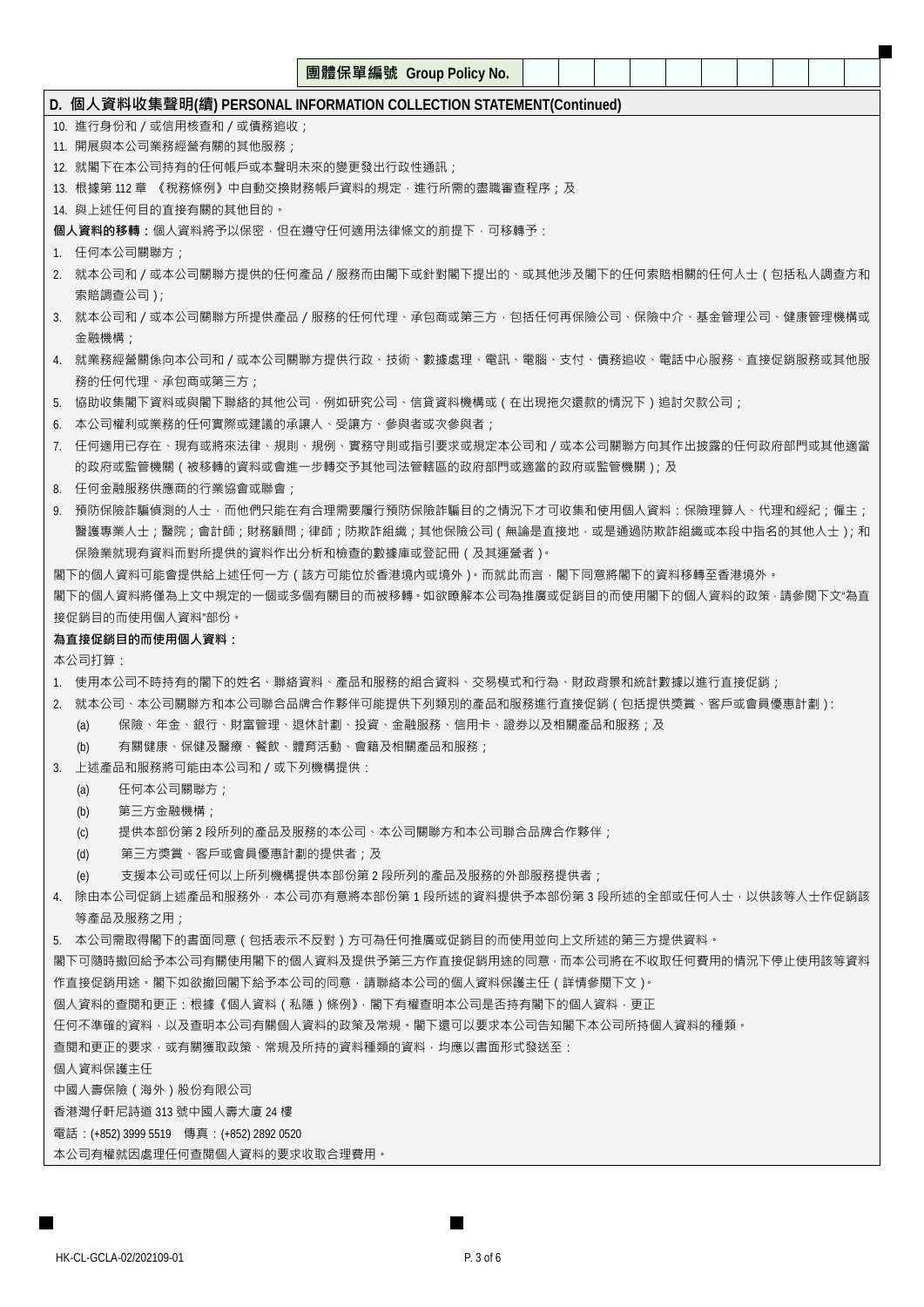|      | , oo <i>le</i> a.e.<br>l radio<br>$\sqrt{2}$<br>▬<br>' No.<br>Groun<br><b>POIIC</b><br>--<br>斜冊<br><b>The</b><br>--<br><b>DE</b><br>. . |  |  |  |  |  |
|------|-----------------------------------------------------------------------------------------------------------------------------------------|--|--|--|--|--|
| ____ |                                                                                                                                         |  |  |  |  |  |

## **D. 個人資料收集聲明(續) PERSONAL INFORMATION COLLECTION STATEMENT(Continued)**

China Life Insurance (Overseas) Company Limited (incorporated in the People's Republic of China with limited liability) (the "Company") recognizes its responsibilities in relation to the collection, holding, processing or use of personal data under the Personal Data (Privacy) Ordinance. Personal data will be collected only for lawful and relevant purposes and all practicable steps will be taken to ensure that personal data held by the Company is accurate. The Company will take all practicable steps to ensure security of the personal data and to avoid unauthorized or accidental access, erasure or other use.

The provision of your personal data is voluntary. Please note that if you do not provide us with the required personal information, the Company may not be able to provide your requested information, products or services.

In this Personal Information Collection Statement ("PICS"), the following terms shall have these following meanings:-

"Our affiliates" means any subsidiary undertaking of the Company, any associated company of the Company, and parent undertaking of the Company, any subsidiary undertaking of parent undertaking, any associated companies undertaking of parent undertaking, for the avoidance doubt, undertaking within the group of China Life Insurance (Group) Company ("Our affiliates" shall be construed accordingly).

**Purpose:** From time to time it is necessary for us to use your personal data for the following purposes:

- 1. offering, providing and marketing to you the products/services of the Company, our affiliates or our co-branding partners (see "Use of Personal Data for Direct Marketing Purposes" below), and administering, maintaining, managing and operating such products/services;
- 2. processing and evaluating any applications or requests made by you for products/services offered by the Company and our affiliates;
- 3. providing subsequent services (including but not limited to health inspection / management) to you and administering the policies issued including but not limited to additions, alterations, variations, cancellation, renewal or reinstatement;
- 4. any purposes in connection with any claims made by or against or otherwise involving you or other claimants in respect of any products/services provided by the Company and/or our affiliates, including investigation of claims; detect and prevent fraud (whether or not relating to the policy issued in respect of this application);
- 5. evaluating your financial needs;
- 6. designing new or enhancing existing products/services of the Company and/or our affiliates;
- 7. conducting market or actuarial research for statistical or similar purposes undertaken by the Company and/or our affiliates, the financial services industry or our respective regulators;
- 8. investigating any data held which relates to you from time to time for any of the purposes listed herein;
- 9. meeting requirements imposed by any applicable, present, existing or future law, rules, regulations, codes of practice or quidelines or assisting with law enforcement purposes, investigations by police or other government or regulatory authorities in Hong Kong or elsewhere;
- 10. conducting identity and/or credit checks and/or debt collection;
- 11. carrying out other services in connection with the operation of the Company's business;
- 12. sending out administrative communications about any account you may have with the Company or about future changes to this PICS;
- 13. performing relevant due diligence procedures in accordance with the Common Reporting Standard (or Automatic Exchange of Financial Account Information) as set out in the Inland Revenue Ordinance (Cap. 112); and
- 14. Other purposes directly relating to any of the above.

**Transfer of personal data:** Personal data will be kept confidential but, subject to the provisions of any applicable law, may be transferred to:

1. any of our affiliates;

- 2. any person (including private investigators and claims investigation companies) in connection with any claims made by or against or otherwise involving you in respect of any products/services provided by the Company and/or our affiliates;
- 3. any agent, contractor or third party who provide services in connection with the product/services provided by the Company and/or our affiliates, including any reinsurance company, insurance intermediary, fund management company , health management institution or financial institution;
- 4. any agent, contractor or third party who provides administrative, technology, data processing, telecommunications, computer, payment, debt collection, call centre services, direct marketing services or other services to the Company and/or our affiliates in connection with the operation of its business;
- 5. other companies who help gather your information or communicate with you, such as research companies and credit reference agencies or, in the event of default, debt collection agencies;
- 6. any actual or proposed assignee, transferee, participant or sub-participant of our rights or business;
- 7. any government department or other appropriate governmental or regulatory authority (which may be further transferred to governmental or regulatory authority of certain other jurisdiction(s)) to whom the Company and/or our affiliates are requested or required by any applicable, present, existing or future law, rules, requiations, codes of practice or guidelines to make disclosures;
- 8. any financial services provider industry association or federation;
- 9. any person preventing and detecting insurance fraud, who may collect and use the personal data only as reasonably necessary to carry out the purposes of preventing and detecting insurance fraud: insurance adjusters, agents and brokers; employers; health care professionals; hospitals; accountants; financial advisors; solicitors; fraud prevention organisations; other insurance companies (whether directly or through fraud prevention organisation or other persons named in this paragraph), and databases or registers (and their operators) used by the insurance industry to analyse and check information provided against existing information.

Your personal data may be provided to any of the above parties who may be located in Hong Kong or outside of Hong Kong, and in this regard you consent to the transfer of your data outside of Hong Kong.

Transfer of your personal data will only be made for one or more of the purposes specified above. For our policy on using your personal data for promotional or marketing purposes, please see the section entitled "Use of Personal Data for Direct Marketing Purposes".

- **Use of Personal Data for Direct Marketing Purposes:** The Company intends to:
- 1. Use your name, contact details, products and services portfolio information, transaction pattern and behaviour , financial background and demographic data held by the Company from time to time for direct marketing;
- 2. Conduct direct marketing (including providing reward, loyalty or privileges programmes) in relation to the following classes of products and services that the Company, our affiliates and our co-branding partners may offer:
	- (a) insurance, annuities, banking, wealth management, retirement plans, investment, financial services, credit cards, securities and related products and services; and (b) health, wellness and medical, food and beverage, sporting activities, memberships and related products and services;
- 3. The above products and services may be provided by the Company and/or:
	- (a) any of our affiliates;
	- (b) third party financial institutions;
	- (c) the Company, our affiliates and our co-branding partners providing the products and services set out in 2;
	- (d) third party reward, loyalty or privileges programme providers; and
- (e) external service providers supporting the Company or any of the above listed entities in providing the products and services set out in 2.
- 4. In addition to marketing the above products and services, the Company also intends to provide the data described in 1 above to all or any of the persons described in 3 above for use by them in marketing those products and services;
- 5. The Company requires your written consent (which includes an indication of no objection) to use and provide the data to the third parties as set out above for any promotional or marketing purpose.

You may withdraw your consent to the use and provision to a third party of your personal data for direct marketing purposes at any time, and thereafter the Company shall, without charge to you, cease to use such data for direct marketing purposes. If you wish to withdraw your consent, please contact the Company's Personal Data Protection Officer (details below).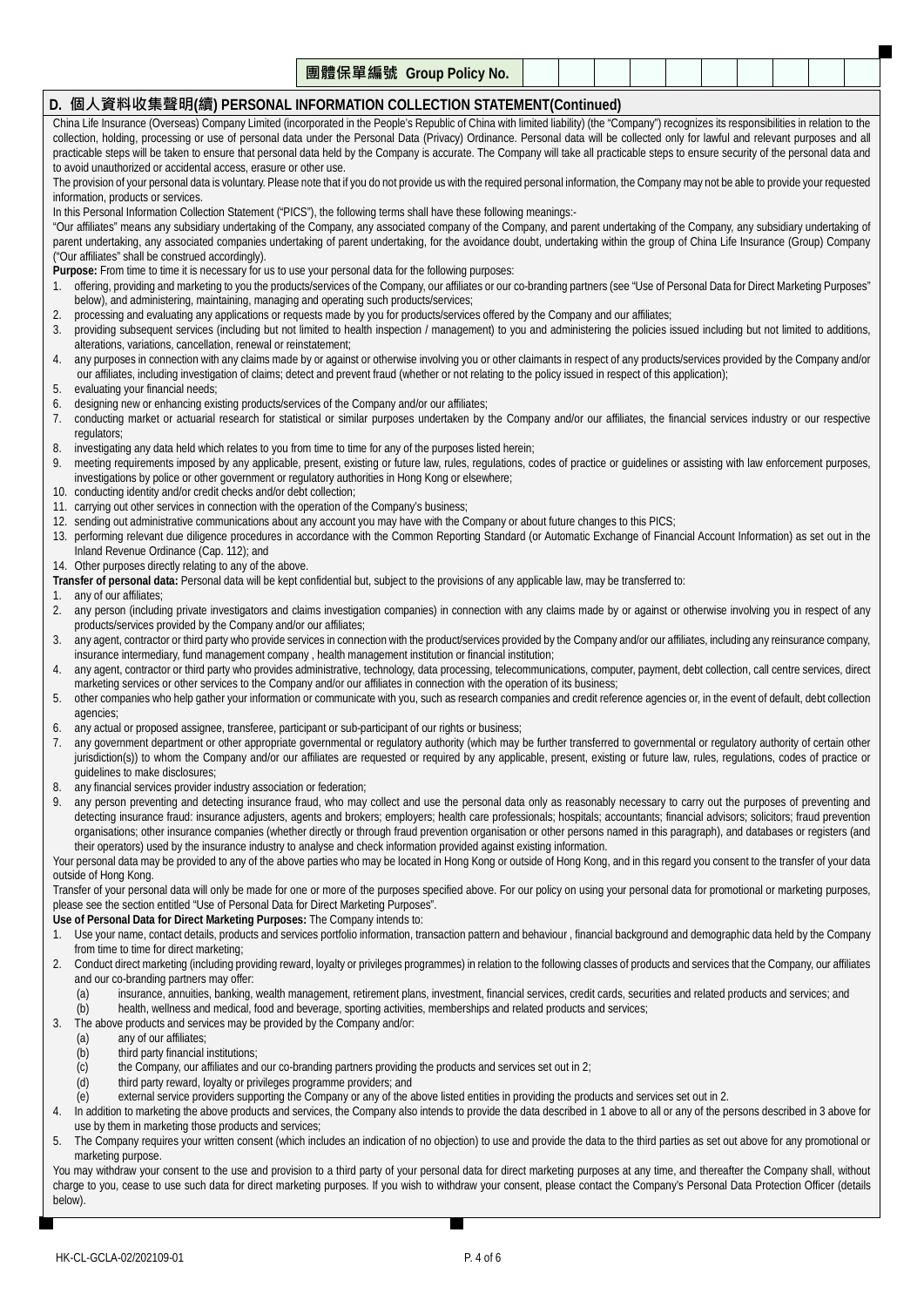|                                                                     | 團體保單編號 Group Policy No. |  |  |  |  |  |
|---------------------------------------------------------------------|-------------------------|--|--|--|--|--|
| D. 個人資料收集聲明(續) PERSONAL INFORMATION COLLECTION STATEMENT(Continued) |                         |  |  |  |  |  |

**Access and correction of personal data:** Under the Personal Data (Privacy) Ordinance, you have the right to ascertain whether the Company holds your personal data, to correct any data that is inaccurate, and to ascertain the Company's policies and practices in relation to personal data. You may also request the Company to inform you of the type of personal data held by it.

Requests for access and correction or for information regarding policies and practices and types of data held should be addressed in writing to:

The Personal Data Protection Officer

China Life Insurance (Overseas) Company Limited

24/F, CLI Building, 313 Hennessy Road, Wan Chai, Hong Kong

Telephone: (+852) 3999 5519 Fax: (+852) 2892 0520

The Company have the right to charge a reasonable fee for the processing of any data request.

**聲明和授權:**本人/我們確認本人/我們已閱讀並明白收集個人資料聲明("本聲明")。本人/我們特此確認並同意公司根據本聲明使用和移轉本人/我們 的個人資料,包括為直接促銷之目的使用和提供本人/我們的個人資料。本人/我們已取得在此申請提供第三方資料(如有)所需的同意。本人/我們確

認並同意為本聲明中所述之目的將本人/我們的個人資料移轉至香港境外給本聲明所述的承轉人的類別。

**重要提示:**請於以下簽署部份簽名,以示閣下同意。若閣下不同意根據"為直接促銷目的而使用個人資料" 部份所述為直接促銷之目的而使用和提供閣下

### 的個人資料,請在以下方格劃上「√」號。

**Declaration and authorization:** I/We acknowledge and confirm that I/we have read and understood the Personal Information Collection Statement ("PICS"). I/We hereby give my/our acknowledgement and agree to the use and transfer of my/our personal data by the Company in accordance with the PICS, including the use and provision of my/our personal data for the purpose of direct marketing. I/We have obtained the consent to provide the third party information (if any) in this application. I/We acknowledge and consent to the transfer of my/our personal data outside of Hong Kong for the purposes and to the types of transferee as set out in the PICS.

**Important:** Please indicate your agreement by signing on the space provided below. If you do not agree to the use and provision of your personal data for direct marketing as set out in the section "Use of personal data in direct marketing", please tick the box below.

本人/我們不同意根據以上收集個人資料聲明(參閱"為直接促銷目的而使用個人資料" 部份)為直接促銷之目的而使用和提供本人/我們的個

人資料, 亦不希望接收任何推廣及直接促銷材料。I / We do not agree with the use and provision of my / our personal data for direct marketing purposes as set out above in the Personal Information Collection Statement (see "Use of personal data in direct marketing") and do not wish to receive any promotional and direct marketing materials.

## **E. 電子票據索償聲明 DECLARATION FOR ELECTRONIC RECEIPT**

 $\Box$  本人/我們,僱員/病者/索償人謹此確認是次遞交之電子票據為唯一收據,相關診所醫院並沒有就是次求診收據曾經或重覆發出書面正本收據。

I/We, the Employee/Patient/Claimant, confirm that the electronic receipt(s) submitted for this claim application is/ are the sole receipt(s). The clinic / hospital of this visit has not ever or repeatedly issued the original paper receipt(s) for the same visit.

本人/我們,僱員/病者/索償人亦聲明及保證除貴公司外,就該住院或有關求診將獲賠付部份,並没有向其他保險公司或機構進行重覆索償。

I/We, the Employee/Patient/Claimant, declared and guarantee that apart from our company, I/we have not filed/ will not file the duplicate claims against other insurance companies or institutions concerning the amount to be claimed in your company for the said electronic receipt(s).

本人/我們,僱員/病者/索償人承諾如上述聲明不正確,本人願意退還貴公司就該住院或有關求診之全部賠償,並承擔有關之一切法律責任。

I/We, the Employee/Patient/Claimant, undertake that if the above statement is incorrect, I/we are willing to refund the full claim payment for the said receipt(s) to our company and bear all related legal liabilities.